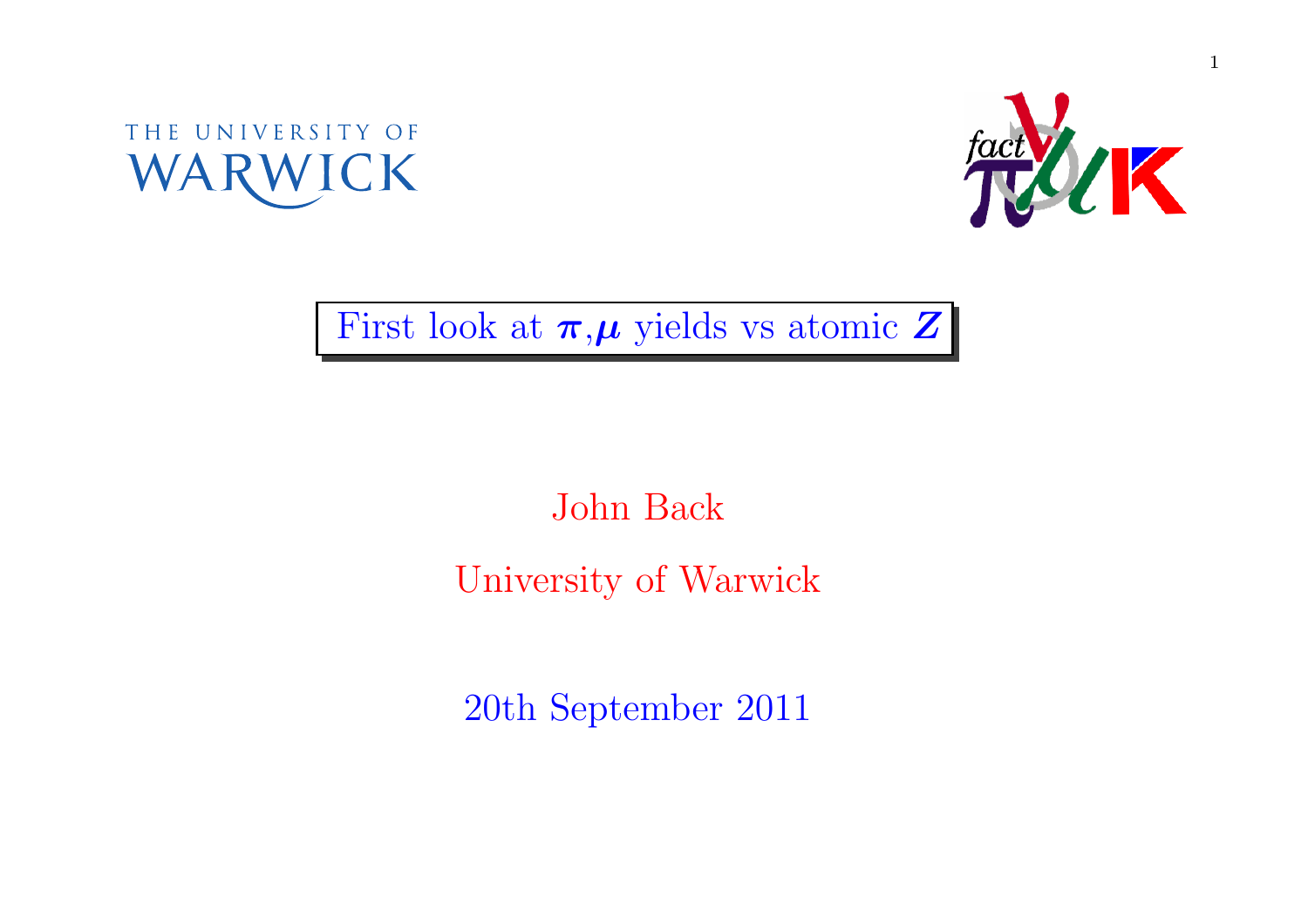#### Introduction

- Using MARS (15.07) to investigate  $\pi,\mu$  yields for different target materials
- •Using Study 2a geometry and (old) ICOOL acceptance probability map
- Assuming all targets (incl. gas or liquid) are cylinders of length <sup>20</sup> cm, diameter 2 cm, tilted at  $\theta_z = 100$  mr.
- Beam-target intersect at  $z = -37.5$  cm. Cylinder center also at this position.
- Assuming parabolic proton beam:  $r_{\text{beam}} = r_{\text{target}}$ ,  $\theta_{\text{z}}^{\text{beam}} = 100 \text{ mr}$ .
- Estimating accepted  $\pi,\mu$  yields vs atomic Z for different beam KE values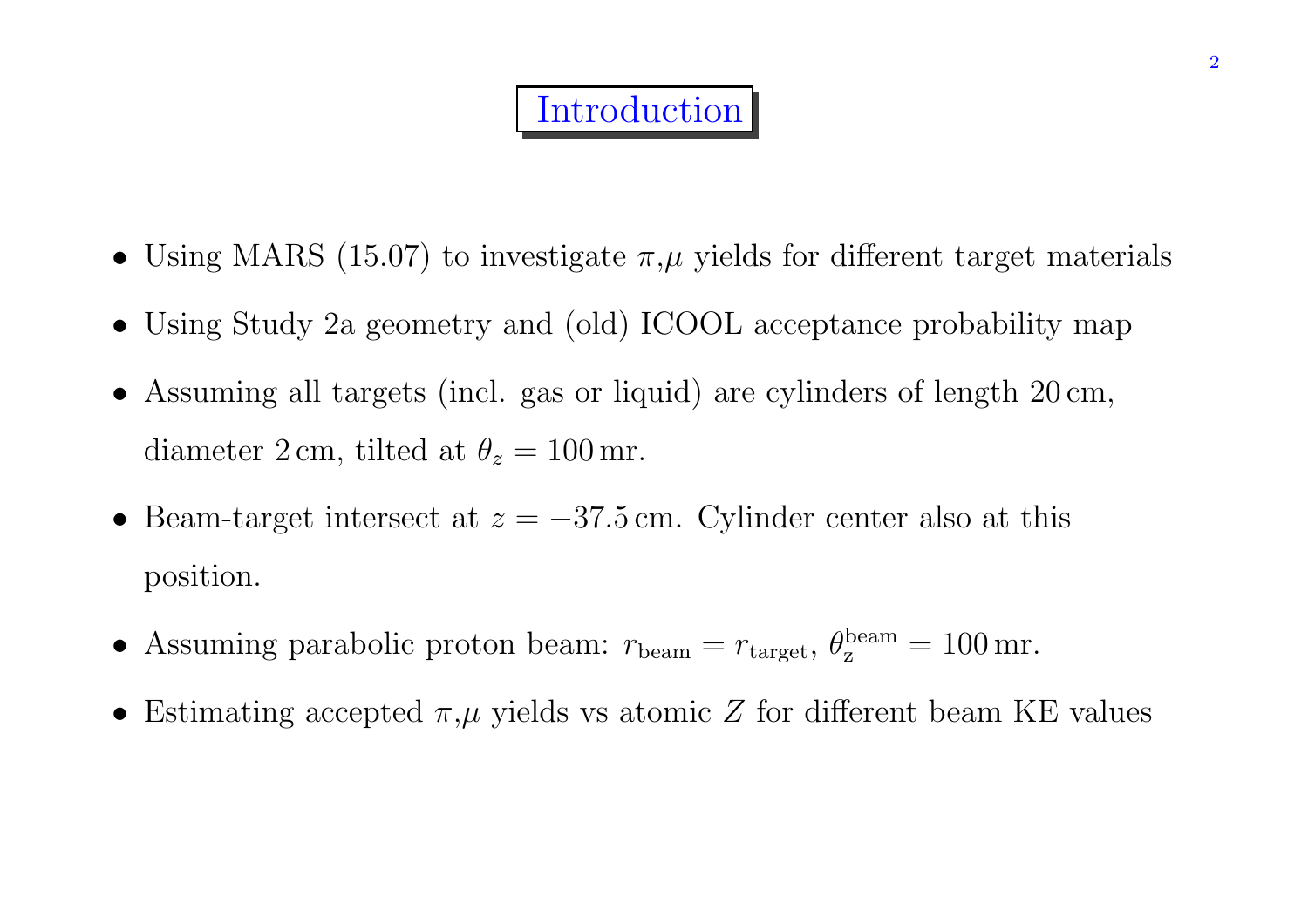